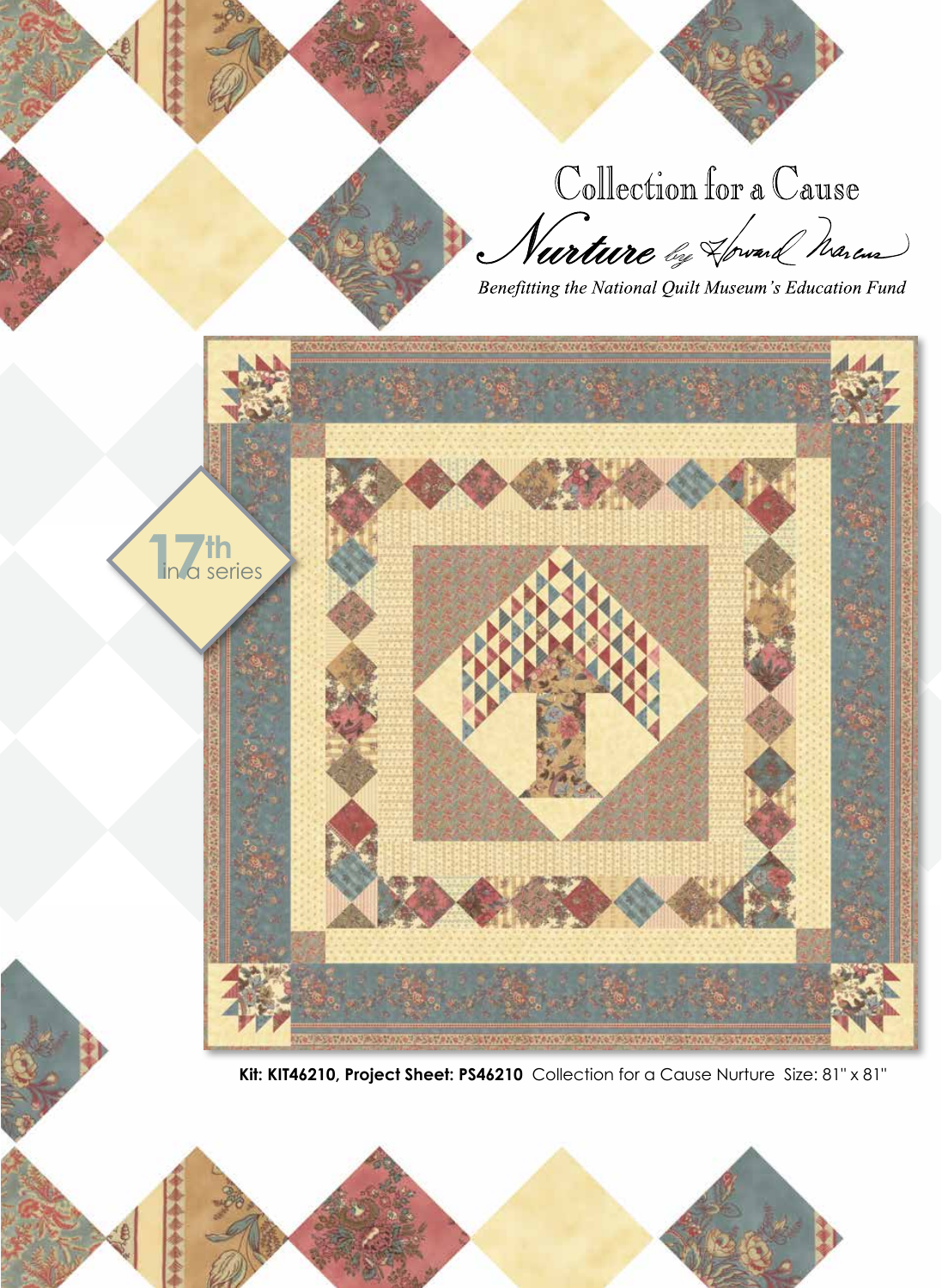







46217 17 \*



46216 16





46212 13 \*



46213 12 \*

46218 14



46214 14 \*



46215 14 \*



46211 11 \* **REDUCED TO SHOW FULL REPEAT**

 $\blacksquare$  he fabrics in this collection, soft pastels of rose, aqua, tan and cream, were reproduced from an 1810-1850 medallion or frame quilt. The quilt features both patchwork and a chintz stripe.

The quilt, benefitting the National Quilt Museum's Education Fund, is the 17th in the Howard Marcus Collection series.



Dream Big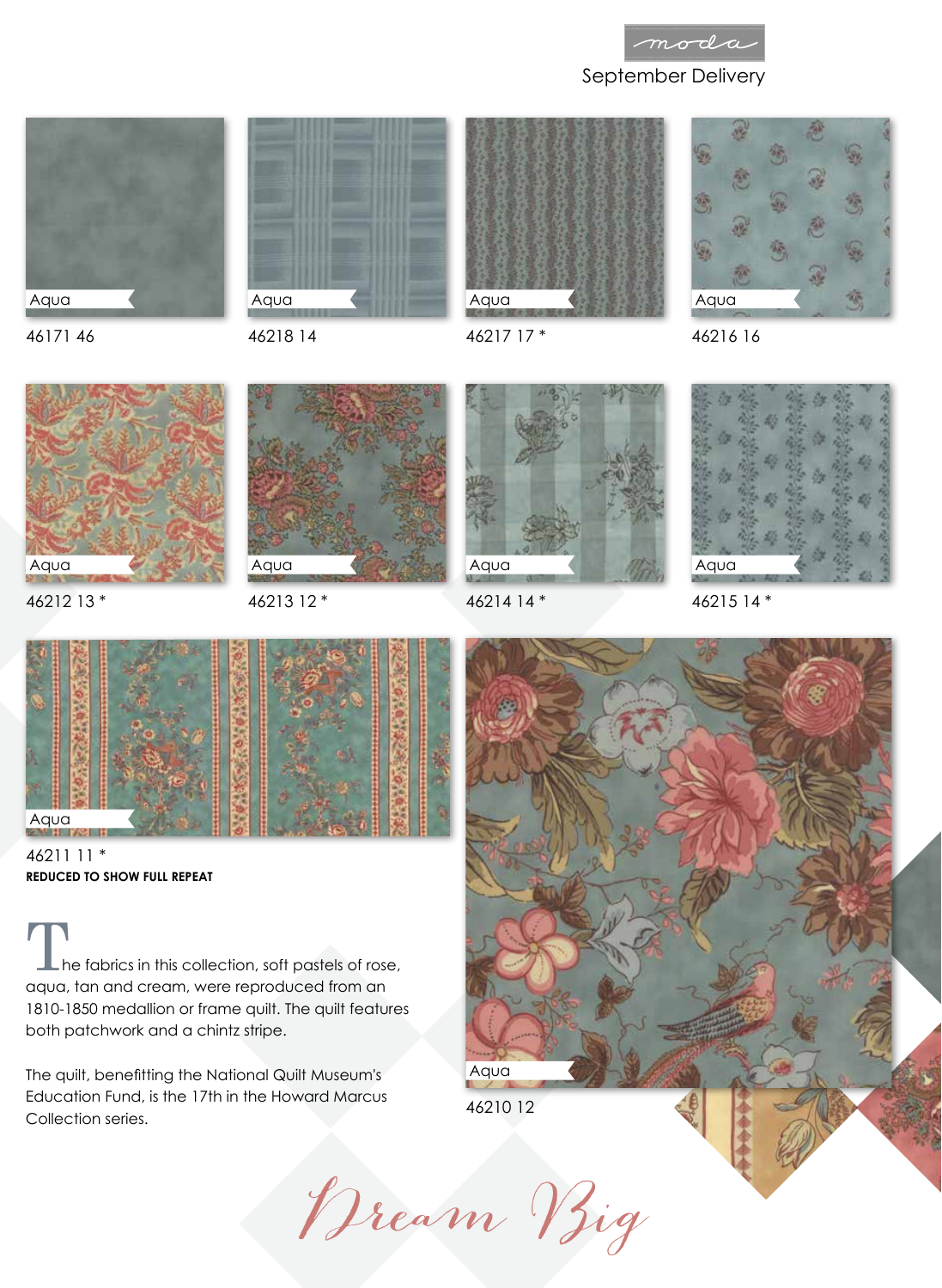

## **modafabrics.com**



46215 11



46217 13



46214 12



46217 12



刨

46216 13



46215 13 \*



46213 11 \*



46171 44 \*



46210 16 \*

46211 17 \*



46171 51



46212 19